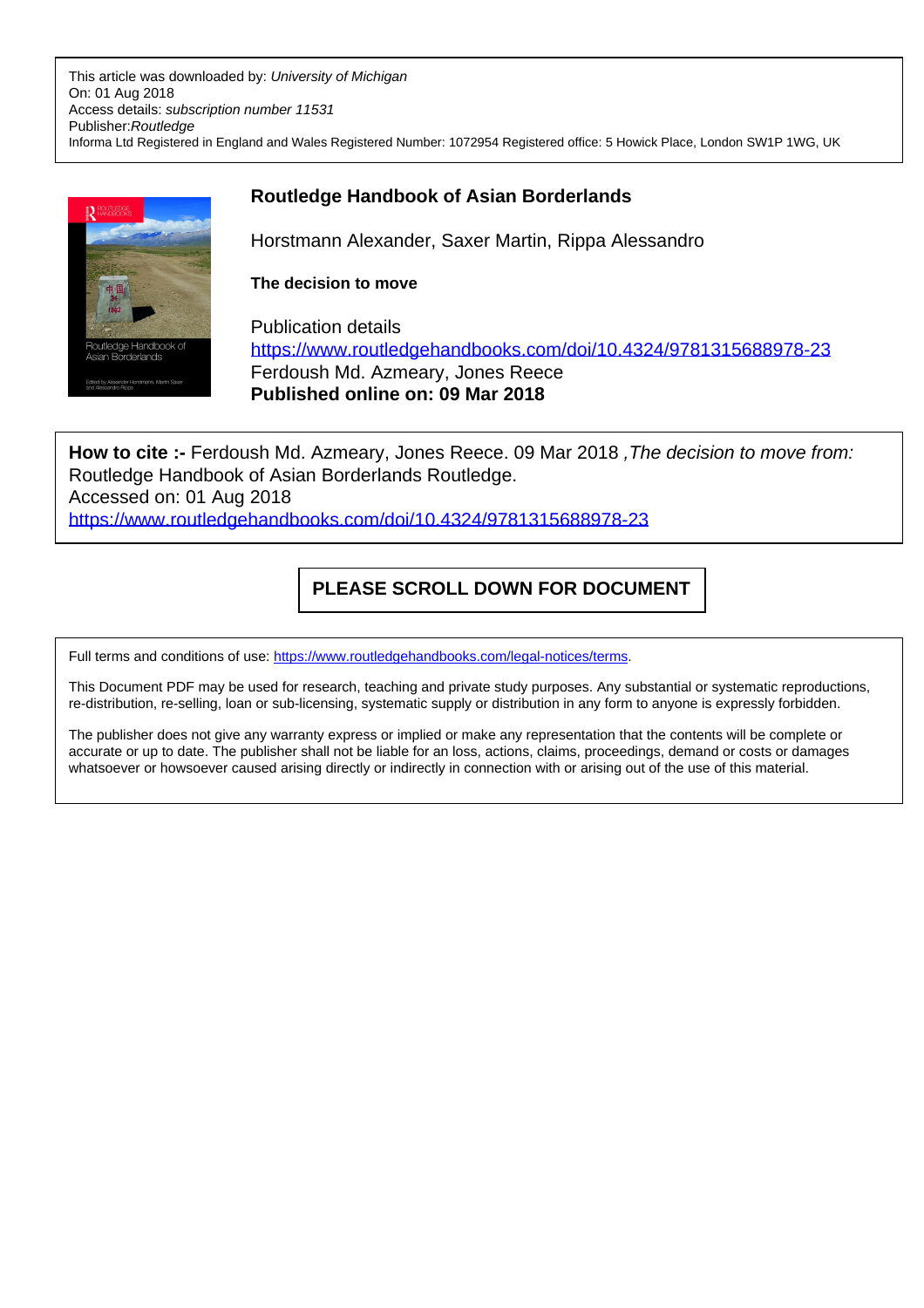# **The decision to move**

## Post-exchange experiences in the former Bangladesh–India border enclaves

*Md. Azmeary Ferdoush and Reece Jones*

The residents of the enclaves along the Bangladesh–India border spent decades in limbo waiting for the two countries to address their precarious existence. When the exchange finally happened in the summer of 2015, many people were unsure of what to do next. When asked about future plans, a 33-year-old farmer in the Dohola Khagrabari enclave in Bangladesh, who had decided to relocate to India, answered:

Plan? I don't have any plan. India has taken the responsibility of us. They are going to give us money, give us food, give us home. They are going to take care of our children, pay for their education and health. India took care of millions of Bangladeshis during the 71 war; we are now only 400–500 families. Are they going to throw us out? No, they will take care of us.

The enclave residents had long dreamed of the moment of exchange, but since it remained elusive for decades, many had not thought about what would happen if the exchange actually happened. They were now facing a dilemma. They could remain in their homes and become citizens of a new country as the enclaves were folded into the surrounding state or they could leave their homes, friends, and livelihoods and move across the border to the country of their citizenship, but a place that many of them had never even visited. The governments of India and Bangladesh expected large numbers to opt to move, but the enclave dwellers were more conflicted and in the end less than 2 percent (989 out of 55,000) finally decided to move (Shewly 2016).

The partition of British India in 1947 left the Bengal borderlands with a number of unresolved issues, including a vague and un-demarcated border and mapping errors that led to disputes (van Schendel 2005). However, one problem that started to gain attention in the scholarly world from the late 1980s was almost unnoticed during the partition: the existence of almost 200 political enclaves along the border. Although the first known initiative to exchange the enclaves was embarked on in 1932 by the British administrators, it took 83 more years to finally exchange the enclaves in the summer of 2015.

The chapter begins with a brief history of the enclave formation and the long process that resulted in the exchange of the enclaves. Then the chapter delves into the post-exchange issues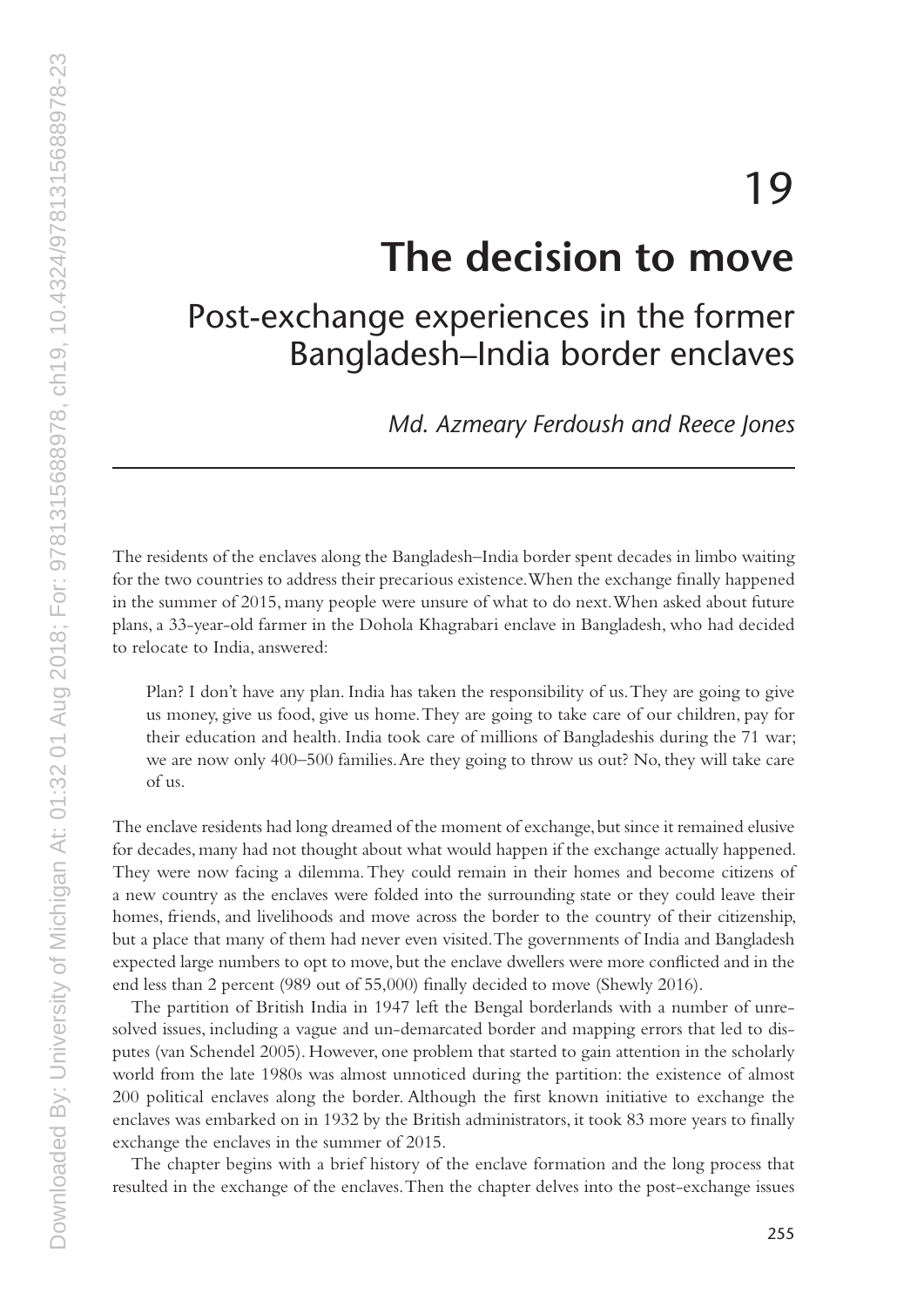for enclave residents of deciding whether to relocate and for state officials of merging these small but characteristically distinct pieces of lands into the state space. In doing so, it argues that a 'subsistence strategy', in addition to religion or ideology, played a particularly significant role for many of the enclave residents in choosing whether to remain in their homes or migrate across the border. It also suggests that the biggest challenge for India and Bangladesh is inscribing the organizing system of the state into these non-state spaces while incorporating the enclave residents into the citizenship regime of the state. Fieldwork for this chapter was conducted in two phases by the authors. The first phase was conducted by the second author during 2006 when there was no apparent possibility of exchanging the enclaves. The second phase was conducted by the first author during June and July of 2015 when the decision to exchange the enclaves was made and all the preparations for the exchange were occurring.1 The first author conducted interviews with the residents who decided to stay in Bangladesh, those who decided to choose Indian citizenship, and different government officials. He also observed different practices and preparations for the exchange in government offices, including the (re)naming of places and the registration of enclave residents as they decided whether to move or not.

The conclusion considers the theoretical implications of the exchange. In the past, the enclaves were theorized as abandoned spaces and the failure to exchange them as symbolic of territory's allure that prevented states from even giving up land they had never possessed. In post-colonial South Asia, the enclaves' significance as symbol of nationalism overshadowed their role as ungoverned state territories for decades. Although more attention was cast on the dire situation of the residents in recent years, the exchange finally happened as the enclaves became a bargaining chip in negotiations between the two states.

#### **The creation and exchange of the enclaves**

An enclave is a portion of one state completely surrounded by the territory of another state (van Schendel 2002). According to Whyte (2002), Bangladesh and India shared 198 of the 256 enclaves worldwide until the enclaves were finally exchanged in 2015. At the India–Bangladesh border there were also counter enclaves (an enclave inside an enclave) and dual enclaves (two separate enclaves that are geographically contiguous with each other). To simplify the exchange, the governments agreed to ignore counter enclaves which means a counter enclave will automatically be merged and exchanged with the enclave. Additionally, in the 1974 Land Boundary Agreement (LBA), India and Bangladesh had already agreed not to exchange the dual Bangladeshi enclaves of Dahagram–Angorpota, which were the only enclaves that had actually been administered by their home state due to their close proximity to Bangladesh through a narrow corridor. This resulted in the exchange of a total of 162 enclaves in 2015 (Shewly 2013b; Ghosh 2015; MEA 2015). The total exchangeable land area of these enclaves was 98.5 km². Bangladesh and India respectively hosted 69.5  $km^2$  and 29.0  $km^2$  of these lands (Jones 2010). According to a census conducted by both governments from 14 to 17 July 2011, the total population of the enclaves was 51,549 among which Bangladesh and India respectively hosted 37,334 and 14,215 people (MEA 2015). Another count was carried out before the exchange from 6 to 16 July 2015 to remove the names of people who died and add babies born since the 2011 census. Three thousand more people were registered, most of whom were either newborn or newly married, making the total population almost 55,000 at the time of the exchange (*The Daily Star* 17 July 2015).

For years, several myths have circulated about the formation of the enclaves including outlandish stories of late night gambling and spilled ink on a map at the time of partition. However, historically the enclaves came into existence after the treaty between the Mughals and the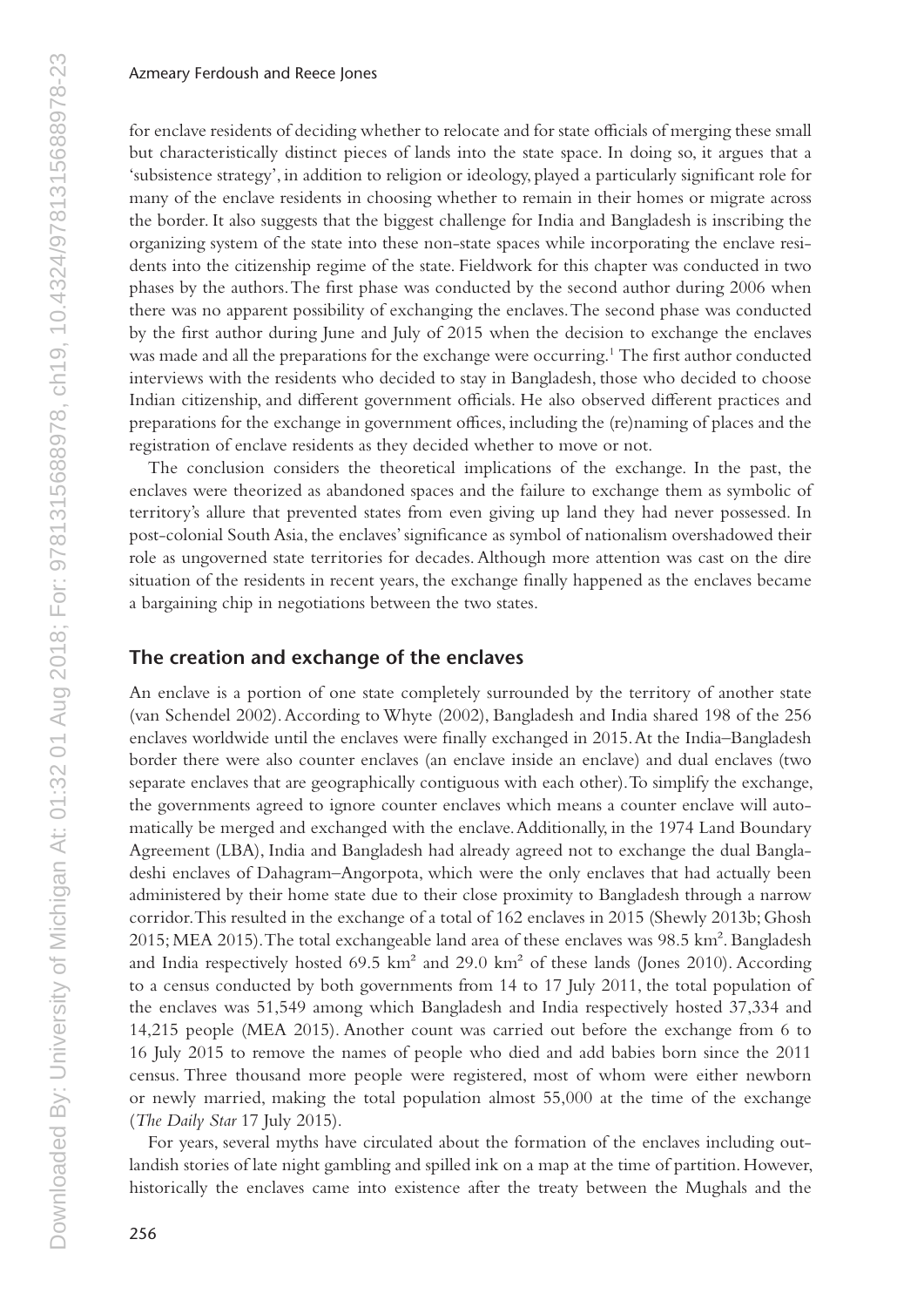Maharaja of Cooch Behar in 1713 (Whyte 2002; Jones 2010). The treaty allowed both parties to retain the pieces of lands they controlled at the time of the treaty even if they were surrounded by enemy territory. The British came to the subcontinent and started to gain control over territories in the mid-18th century and the first proper demarcation of the enclaves took place between 1937 and 1938 (Whyte 2002; Jones 2010). As the enclaves were kept unchanged, the Mughal enclaves ended up in the British territories (as the British were controlling the formerly Mughal territories) and the Cooch Behar enclaves were administered by the Kingdom of Cooch Behar. Prior to the partition of India in 1947, the existence of the enclaves was a local administrative issue which merely meant that some areas were administered by Cooch Behar while others by Rangpur. Without a formal border, the administrative distinction had little impact on the lives of residents.

The first attempt to exchange the enclaves was in August 1932 when the Director of the Land Records for Bengal requested that the Revenue Department exchange the enclaves between Cooch Behar and British India in order to simplify tax collection. Since Cooch Behar was an independent kingdom, this was the easiest practical solution. However, in March 1934, he was told that it was not possible because of protests from the enclave dwellers (Whyte 2002). This is the only known proposal of exchange before partition, and surprisingly the opinion of the enclave dwellers was taken into account.

The border created with the partition of India went through the area of the enclaves but the enclaves were not addressed in the original partition documents because the princely states, like Cooch Behar, were given the choice of whether to join India or Pakistan. When the princely state of Cooch Behar eventually decided to join India in 1949, the odd administrative enclaves became political enclaves, little islands of India and Pakistan completely surrounded by the territory of the other country (Whyte 2002).

After the partition, the first initiative to exchange the border enclaves was taken in 1953. The Pakistani Prime Minister Mohammed Ali hosted the Indian Prime Minister Jawaharlal Nehru in Karachi at the end of July 1953 and paid Nehru a return visit from 17 to 20 August. At these meetings, an agreement was reached to exchange the Cooch Behar enclaves, but several internal political issues in both states, as well as deteriorating bilateral relations between the countries, made things more complicated and the exchange could not be executed (Whyte 2002). Nevertheless, Nehru seemed to be very keen on resolving the enclave issue when he said on 4 June 1958 that 'Any two reasonable persons on behalf of the two Governments could sit together and decide them in a day or two' (quoted in Whyte 2002: 91; Cons 2014: 4). In the same year, the Prime Minister of Pakistan, Firoz Khan Noon, visited Nehru in Delhi from 9 to 11 September. In this visit, they agreed to exchange the enclaves without compensation for the net territorial loss to West Bengal. They also decided to divide the disputed Berubari Union in half. Berubari was an area near the enclaves that had been mistakenly depicted as part of both countries on different documents produced during the partition (Whyte 2002).

The Nehru–Noon Agreement attracted immense criticism both in India and Pakistan. Nehru was criticized because he agreed to transfer half of Berubari and did not ask for any compensation for the territorial loss. The agreement was challenged in several court cases that dragged on for 13 years. The Indian Supreme Court finally decided that the exchange could proceed on 29 March 1971, but by that point East Pakistan (Bangladesh) had already declared independence from Pakistan three days earlier on 26 March 1971. On 16 December 1971, East Pakistan won its independence and became Bangladesh. The first Prime Minister of the country, Sheikh Mujibur Rahman, had a friendly relationship with Indira Gandhi, the Prime Minister of India. Mujib visited New Delhi from 12 to 16 May 1974 to discuss many political and economic issues. On the last day, they reached an agreement based on the Nehru–Noon Agreement to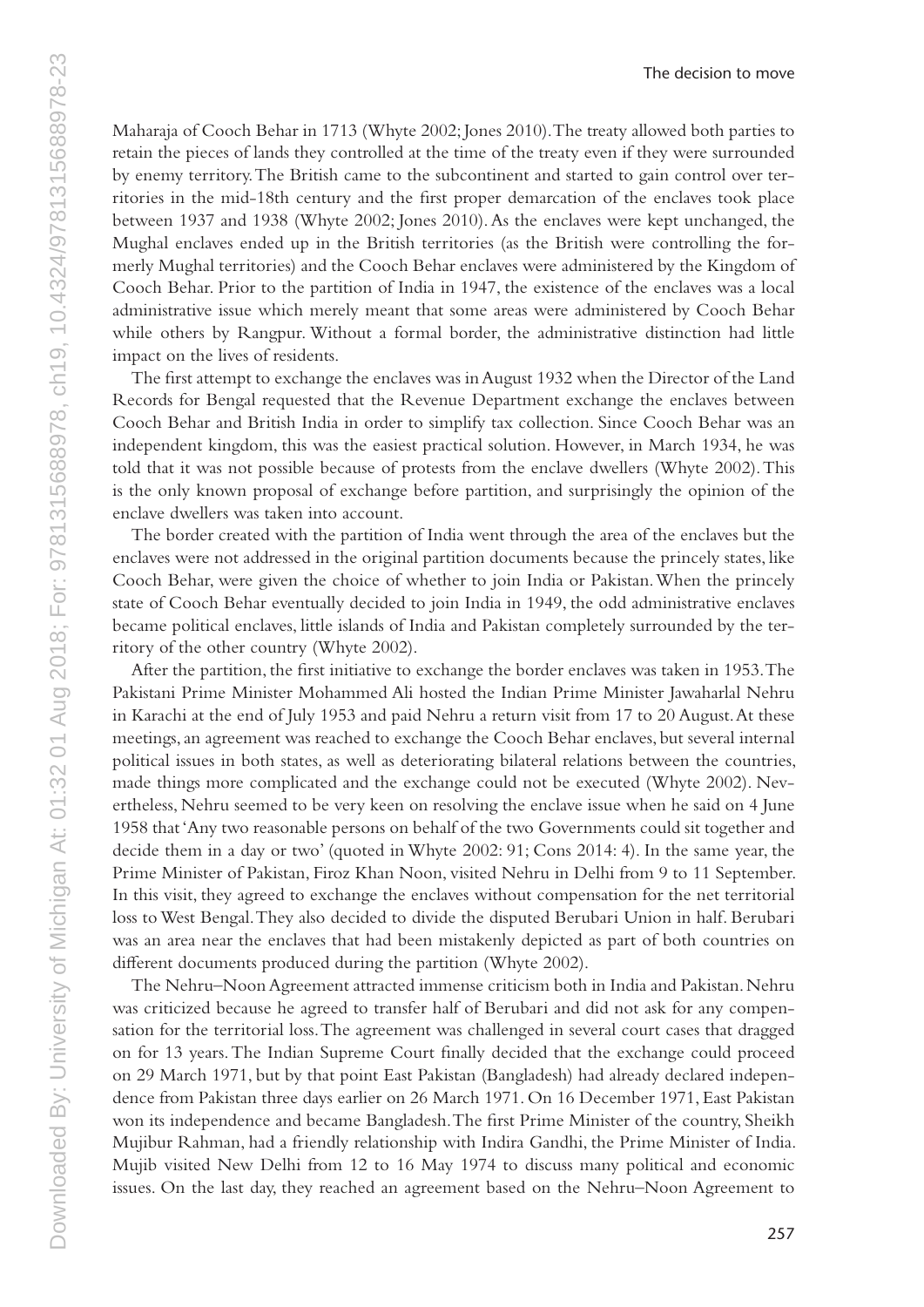exchange the enclaves and solve the land boundary issues between India and Bangladesh. This is known as Indira–Mujib Pact, the Land Boundary Agreement (LBA) or the Delhi Treaty (Whyte 2002; MEA 2015). According to this treaty, Bangladesh gave up its claim on Berubari, and in exchange, Bangladesh was allowed to retain the enclaves of Dahagram–Angorpota, which were only 178 meters away from Bangladesh proper. Bangladesh ratified the LBA on 27 November 1974, with an amendment in its constitution, but India delayed.

A series of political disputes between India and Bangladesh complicated the issue. The assassination of Sheikh Mujib in a military coup on 15 August 1975 created a hostile bilateral relationship. Additionally, the initiative of successive governments in Bangladesh to replace its alliance with the India–Russia bloc with the United States–Pakistan and Islamic world affected the mutual trust between the two governments (Lifshultz 1979). Over the 1980s and 1990s, different issues such as migration from Bangladesh to India, access to the Tin Bigha Corridor that connects the Dahagram–Angorpota enclaves to Bangladesh, India's suspicion that Bangladesh supported terrorists and insurgent groups, and the construction of the Farakka dam in West Bengal worsened the relationship. As a result, the enclave exchange remained overshadowed (Shewly 2012).

In 2009, the Awami League and Indian Congress Party came into power in Bangladesh and India, the same combination of political parties that signed the 1974 LBA. The Prime Minister of Bangladesh, Sheikh Hasina, Sheikh Mujib's daughter, visited India in January 2010 and expressed the desire to reach a final solution to the long-standing problem of border issues in the spirit of 1974 LBA (MEA 2015). All disputes over the un-demarcated sections of the border were resolved within a year of the visit (Shewly 2012). In September 2011, the Prime Minister of India, Manmohan Singh, was scheduled to visit Bangladesh. During this visit different bilateral treaties were to be signed, including the enclave exchange agreement, but at the last minute, the West Bengal state government convinced Singh not to sign the water sharing and border agreements. Hence, only a protocol was signed approving the exchange of enclaves, but the document lacked a fixed deadline (Shewly 2013a).

The lack of a fixed timeframe created dissatisfaction among the enclave dwellers on both sides and led to a sustained protest movement. For example, on 21 August 2011, residents of enclaves in India held a protest in the Metro Channel of Dharmatala, Kolkata demanding the exchange of the enclaves (Saha 2011). Enclave dwellers from both countries decided to turn off all the lights in the enclaves from 11 September to 12 September 2011 to demand a specific date of exchange (*The Daily Prothom Alo* 13 September 2011). The biggest and most serious strike took place in March 2012 in Putimari, an enclave of India situated in Panchagar district of Bangladesh. They began a hunger strike for an indefinite period with a three-point demand that called for the immediate implementation of the 1974 LBA as well as a definitive timeframe for the enclave exchange. The strike went on from 18 March until 11 April 2012 and only ended with a promise from the government of Bangladesh to press the issue with the Indian government (*The Daily Star* 11 April 2012).

The protocol, not surprisingly, was opposed in India again. On 18 December 2013, a bill was introduced in Indian Parliament for the implementation of 1974 LBA. The Bharatia Janata Party (BJP), the Asom Gana Parishad (AGP), and the Trinamool Congress Party protested the bill. Trinamool MP Derek O'Brian termed it as a 'Bangladesh Giveaway Bill' and Mamata Banarjee, West Bengal's Chief Minister and head of the Trinamool Congress, posted on her Facebook page 'We are not accepting, not accepting and not accepting [the agreement]. The state government will not implement it' (Cons 2014: 2). As time passed, the bilateral relations between the two states improved as they signed several smaller agreements that permitted India to use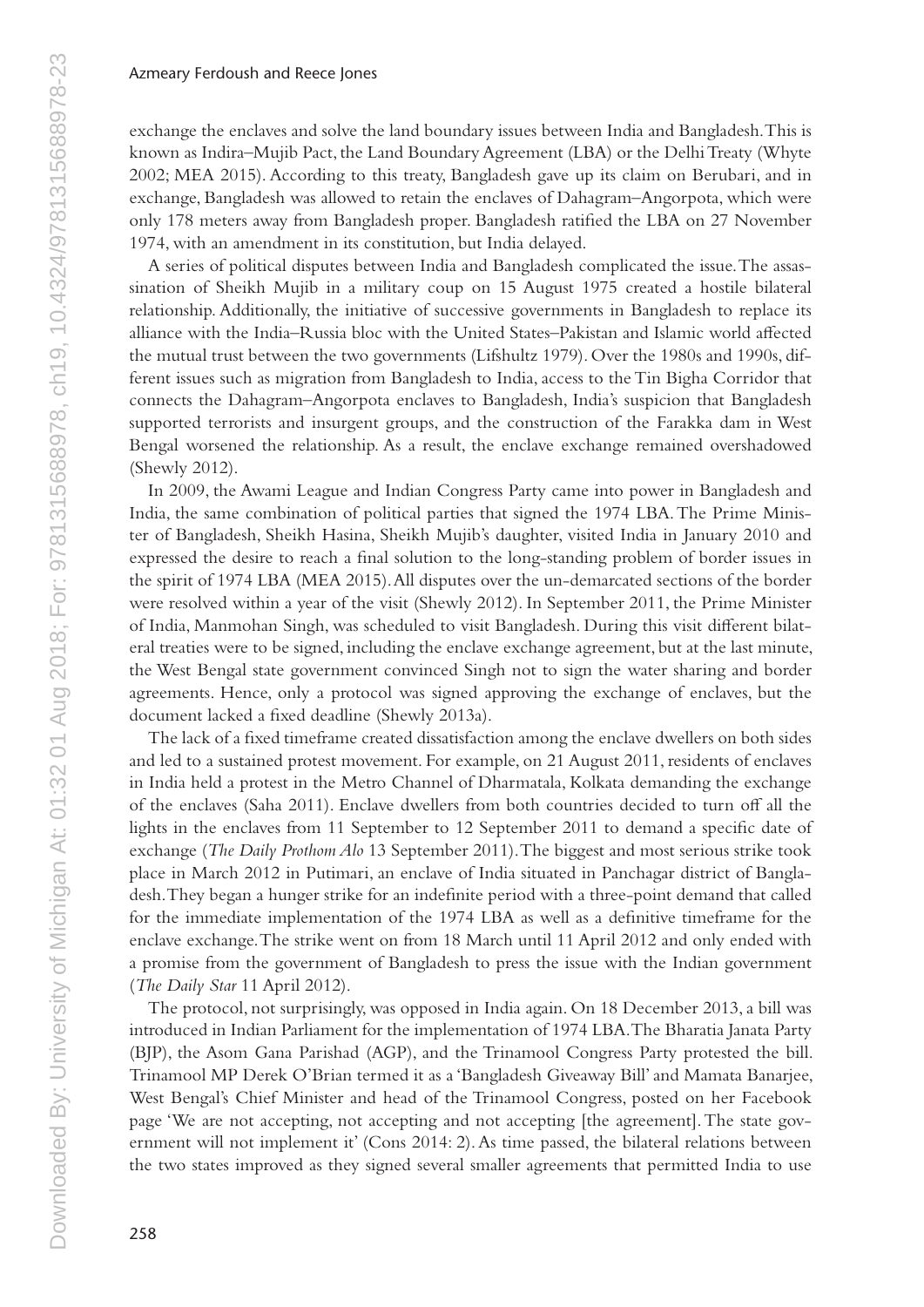Bangladesh's sea port and established a road transit route through the country. These concessions from Bangladesh influenced the political leaders in India, including Mamata, to accept the implementation bill and it was finally passed on 6 May 2015, with a unanimous vote for the exchange (*The Daily Prothom Alo* 7 May 2015). The newly elected BJP Prime Minister of India, Narendra Modi, visited Bangladesh and signed the exchange treaty on 7 June 2015. At midnight on 31 July, the enclaves were formally exchanged between the two countries leaving Dahagram–Angorpota as the only remaining enclave.

#### **After the exchange**

After decades of waiting, the actual exchange happened quickly and smoothly. Both countries were keen to know the population of the enclaves and the number of people who wanted to stay and leave. The enclave residents were given two choices: stay in the country of residence and accept a change of citizenship or move to their 'home country' and retain their original 'official' citizenship there. Home country and official citizenship are in quotes because in practice none of the residents had contact with these home countries and had received no services from them for decades. They had lived in a de facto stateless existence for many years. While Bangladesh offered no incentives for residents of Bangladeshi enclaves in India to move to Bangladesh, India came up with a resettlement package for the people from Indian enclaves in Bangladesh to encourage them to move to India. The package included 500,000 (US\$7,500) rupees per family, dry food for two years, kitchen utensils, animal feed, temporary camp in Cooch Behar, drinking water, medicine, healthcare, education, and eventually a house or flat (*The Daily Prothom Alo* 26 July 2015). At first, 1,006 enclave dwellers in Bangladesh opted to relocate to India while none of the enclave dwellers in India opted to move to Bangladesh (*The Daily Star* 17 July 2015). However, a few decided not to move later, making the number 989 (Rahman 2015). Scholarly work had predicted that most residents would want to stay in their homes, but it came as a surprise to both governments that so few decided to move (*The Daily Prothom Alo* 26 July 2015).

Although the relocation of the enclave dwellers was supposed to begin on 31 July 2015, it was postponed based on the complaints that some who had opted to move were threatened by others. After this, an observational period was introduced until 31 October when the enclave dwellers were issued a travel pass and could visit the place where they would be relocated in India (Ali 2015). In the end, a few changed their minds and 989 made the move to India by 30 November 2015.

The enclave dwellers reported numerous factors that shaped their decision whether to relocate. Choosing citizenship was not exclusively a matter of ideology or a sense of belonging for many of the residents. Critical factors were India's resettlement package and India's 'image' as a more economically solvent country than Bangladesh. For those that decided to leave, there were several significant factors including kinship ties, religion, and maintaining connections to both countries as a hedge against future problems. A 27-year-old farmer in the Dohola Khagrabari enclave in Bangladesh who decided to move to India explained:

Look, it was not an easy decision. But I have to take care of my family and think about their future. I don't have anything here [Bangladesh]. I work in other's lands and struggle to make my ends meet… I have heard that they [India] will give us money, home, and everything. The Indian government will also provide education for my daughter, and I have heard that it is easy to get a job there. So why shouldn't I move there?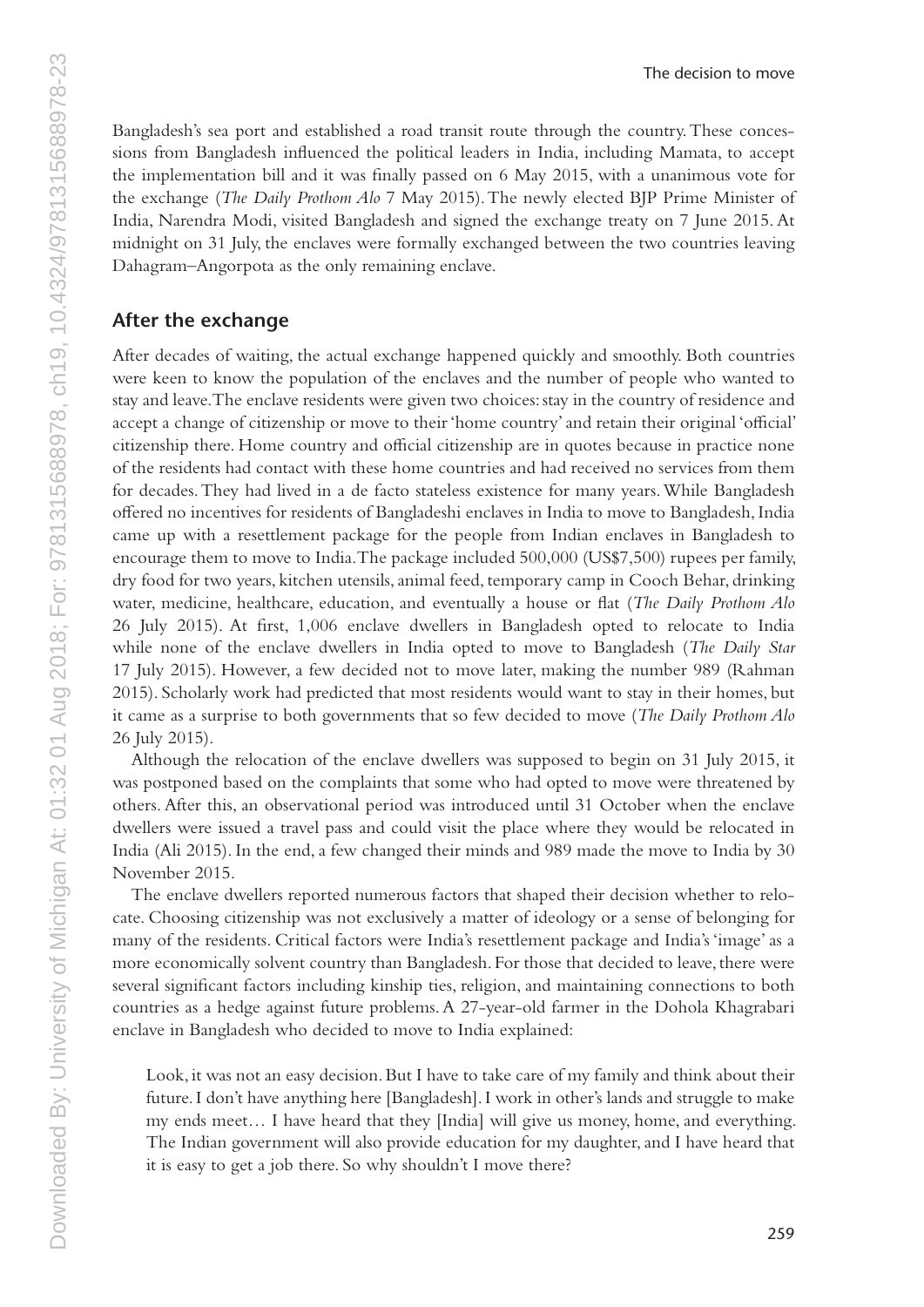#### Azmeary Ferdoush and Reece Jones

Although religion was a significant factor, these other subsistence issues had more weight for many. A 31-year-old farmer from the same enclave, who also decided to move to India, when asked why, answered:

I'm a Hindu, and I have struggled a lot here. I always feel insecure. India is *Hindustan* [the land of Hindus], and I belong there. My mother's brother lives there. Also, you know, India has offered money and support for us.

The Indian resettlement package was extremely generous, and many enclave dwellers had never had that much money and other facilities in their entire lives. Additionally, the enclave dwellers perceived that India was a place with new economic opportunities and numerous life chances.

Although they did not have a clear idea of what they would do once they moved to India, they were very optimistic and were depending wholly on the Indian government to help them settle in and start a new life. A 38-year-old farmer who decided to move from the same enclave expressed his plans as follows:

Aaa….I have not thought about it yet. But I heard that India will take care of us, they will give us money, give us jobs, take care of our children. ….Look I have struggled a lot in my life so far. I am not anxious about struggling more. I am struggling here, it does not make a difference if I have to struggle there.

From his perspective, it was worth taking the risk on India's generous offer rather than remaining as a religious minority in Bangladesh.

Existing kinship ties in India was another important factor behind the decision to move for many. Most of the enclave dwellers have some relatives or immediate family members living in India. They had settled in India during different periods of time; for instance, during the partition in 1947, during the liberation war in 1971, and so forth. In most cases, families or individuals who were left behind either did not have enough resources to move and settle in India or did not want to. The resettlement package came as a boost for them to rethink their decision and join their relatives across the border.

A 48-year-old small shop owner from the Dohola Khagrabari enclave explained why he had decided to move:

Look, most of my family members had moved there long before, and they are doing well over there. My uncle was the first to move there right after liberation (1971). He got married and settled there. Then my sister got married there. I am the only person living this side. I wanted to move but never had enough money and did not know what to do. Now, since India is taking us and also helping us to go there, I have decided to move with my family.

Not only had the enclave dwellers developed kinship ties in India, but many also made kinship ties outside the enclaves in Bangladesh. It is very common among the enclave dwellers to get married outside the enclave. As a result, the majority of the families living in the enclaves were already absorbed, to some extent, as regular citizens of Bangladesh.

For a few families, this allowed for a strategic decision to settle some family members in India and some in Bangladesh. Members who had already been regularized as Bangladeshi citizens decided to stay in Bangladesh and those who were still living in the enclaves decided to move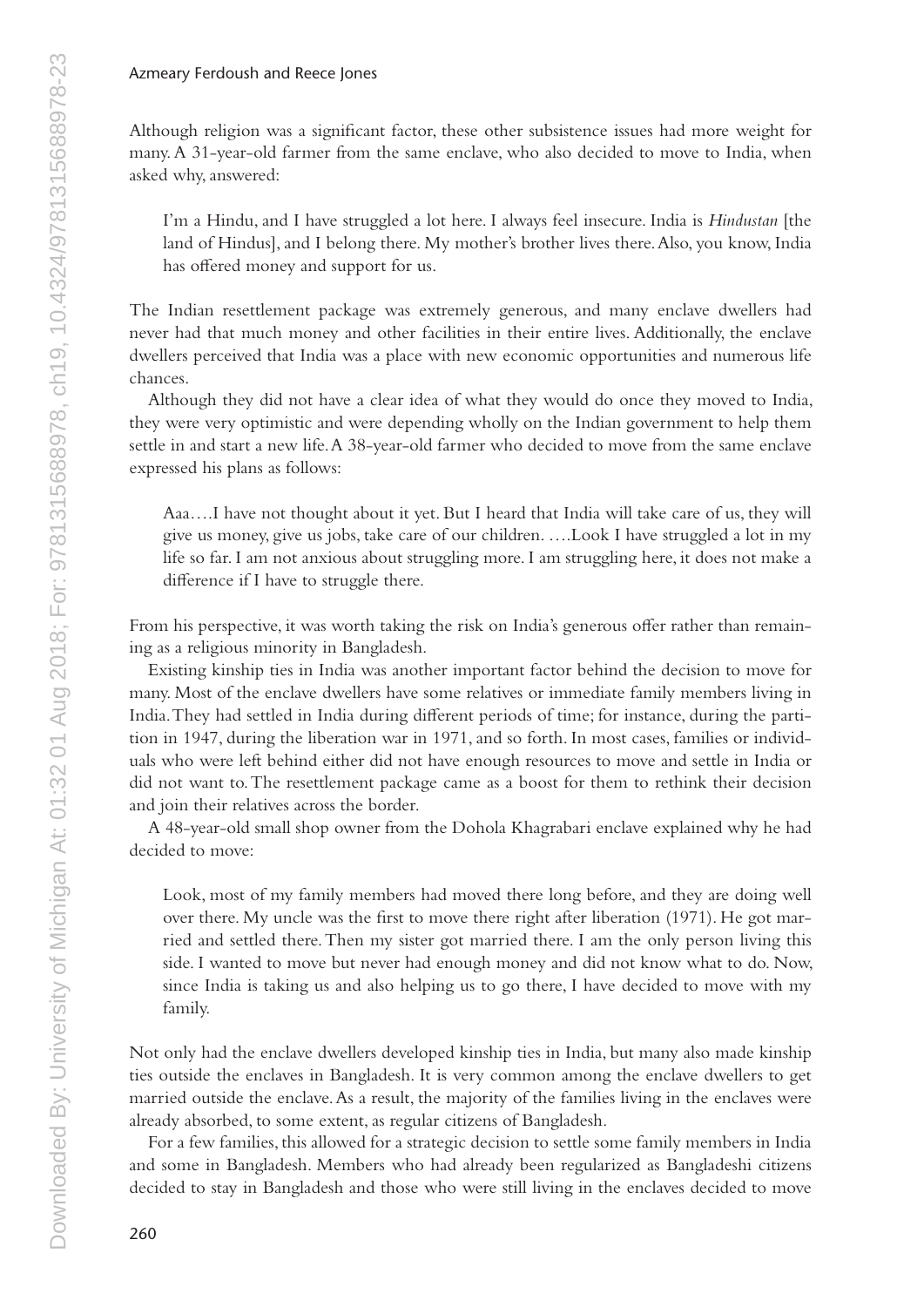to India. The idea is that if things get worse in Bangladesh, people living in India will help their counterpart in Bangladesh to move to India and vice versa. A large number of families were being split to execute this plan from different enclaves. For example, a mother from Dohola Khagrabari decided to move to India while her son was staying in Bangladesh. When asked why they had chosen to split, the son replied:

I have a brother living on that side from the last 13 years. I have my own family here, my house, my land. I can't leave all these. But my mother wanted to go to India. So we thought, as my brother is already there, my mother can easily go and settle in. …Also, two brothers will be on two sides, if any one of us face problem on one side, the other one can take care and help to move in and out.

Religious identity also played a role in deciding citizenship, but not for all the enclave dwellers. The enclave dwellers who decided to move to India were almost all Hindu and they were following what has been a constant migration of Hindus from Bangladesh to India since 1971 (Samaddar 1999). The enclave dwellers who were interviewed thought that they should go to India because that's where they belong. As a Hindu, they should be in India, and they would feel more comfortable there. But this simple explanation does not account for the complexity of the situation. There were other Hindu enclave dwellers who decided to stay in Bangladesh and not a single Muslim enclave resident from India decided to move to Bangladesh. For many, it was not only the sense of religious belonging, but additionally the feeling of insecurity and other subsistence strategies that drove the decision to migrate or not. A 45-year-old enclave dweller in Dohola Khagrabari explains when he was asked if his religious identity had anything to do with his decision to move:

Yes, of course. I am a Hindu, and I belong to India. India is the land of Hindus. Being a Hindu, I always felt insecure here. Now, after the exchange I feel more insecure. If I were a Muslim, I would not have taken this decision. But I think I will, at least, feel secure being a Hindu in India. Even if I can't make three meals a day there, I will be happy.

The most surprising result of the exchange is that not a single resident of the Bangladeshi enclaves in India decided to return to Bangladesh. The lack of a resettlement package from Bangladesh played a significant role in the decision. Furthermore, Bangladesh does not have as strong an economy as India has. Without a clear promise of assistance from the Bangladesh government, the move would have been very risky.

The decision to move was a calculated trade-off, a survival strategy rather than an ideological or emotional decision. For the 98 percent of the enclave residents who did not move, the sense of stability and belonging in their current situation outweighed any potential benefits of moving to an unfamiliar country, even if it was officially their home country all along.

#### **Making state space**

Local administrators were given the responsibility of executing the exchange with the help of other government agencies such as the police, magistrates, and border guards, but the planning was done at the highest level of the administration. For the officials of the state, the challenge of the exchange revolved around questions of legibility (Scott 1998, 2009). The former enclaves of India and Bangladesh used to be the non-state spaces within a state space where these two modern states could not extend their control. Scott (1998) argues that a state's attempt to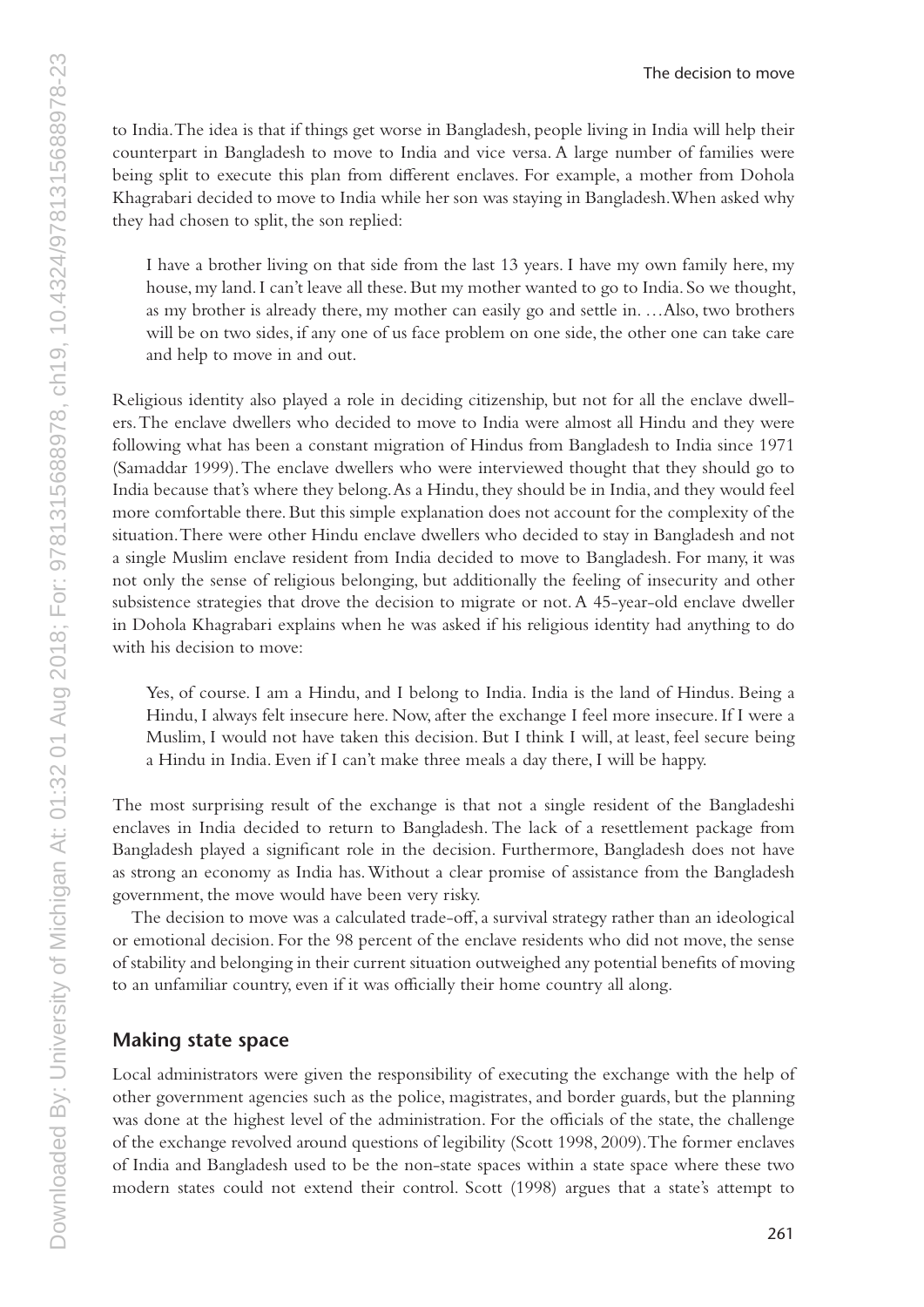#### Azmeary Ferdoush and Reece Jones

make a society legible includes steps such as taxation, conscription, and prevention of rebellion. Moreover, he clearly demonstrates how non-state spaces become a headache for the state since these can be a 'zone of refuge' where people who want to avoid the state can go to escape the ordering systems of the states (Scott 2009). The enclaves long served as such a refuge because the police and courts of the surrounding states did not have jurisdiction in the enclaves and some criminals used that protection to evade the laws of the state.

The process of turning these newly incorporated lands into legible state territories had been the primary task of government officials in the post-exchange period. For example, none of these enclaves had any formal documentation of land records. The documents they had were obsolete because they were issued by the British Empire, the other country across the border, or locally made in an attempt to document ownership. The Land Record Office of Bangladesh did not have any record of these lands. To make these territories legible, both states have to conduct surveys to document what is there and bring it into the administrative space of the state. An Assistant Judge in Panchagar district of Bangladesh described the challenges:

I think, it would take some time to normalize the situation in the enclaves. They have been living there without any legal and formal support. As a judge, I am expecting a lot of legal issues regarding land. They do not have any legal documents of their lands except the locally made and managed stamps. It will take time to sort all these out… Moreover, these enclave dwellers have been involved with different illegal activities which now should be easy to control by the legal system. You know, when these were not under the control of the state of Bangladesh, we could not do anything formally, and they [the enclave dwellers] have taken that advantage.

A 55-year-old farmer in Garati enclave who decided to stay in Bangladesh expressed his concern when asked about anticipated life after the exchange:

Ummm…yes. I think there will be different problems too. You know about our land registration system, right? We don't have any state document for our land. We buy and sell our land in our own stamps. Now, for example, there are lots of people from Bangladesh residing around the enclave have bought lands from us. Also, there have been instances where some people have copied a stamp and claimed a land that does not belong to him. Now to registrar the land, if these two parties file a case in the court, who do you think the court will decide for? …Again, take the example of police. They did not used to come to the enclave as this was not Bangladesh. Now, after the exchange, they will have no problem coming in here and arresting us.

While both the judge and the former enclave resident were expecting complexities regarding land registration, taxation, and ownership determination, there were different perspectives on the changing position of the enclaves as a zone of refuge.

Many government officials share the judge's view that these enclaves are breeding zones of crime such as smuggling, selling drugs, and offering refuge to criminals. Since these lands were out of the legal governance of the state, they became safe havens for criminals. However, now that the enclaves have been brought under the sovereignty of the state, the officials thought it would be easier for the state mechanism to govern them. By contrast, the enclave dweller is happy to be a citizen of the state because it will formalize his land registration, but at the same time he is worried about not being treated equally. He had concerns about being a victim of unnecessary hostility and injustice by the state now that the refuge was gone.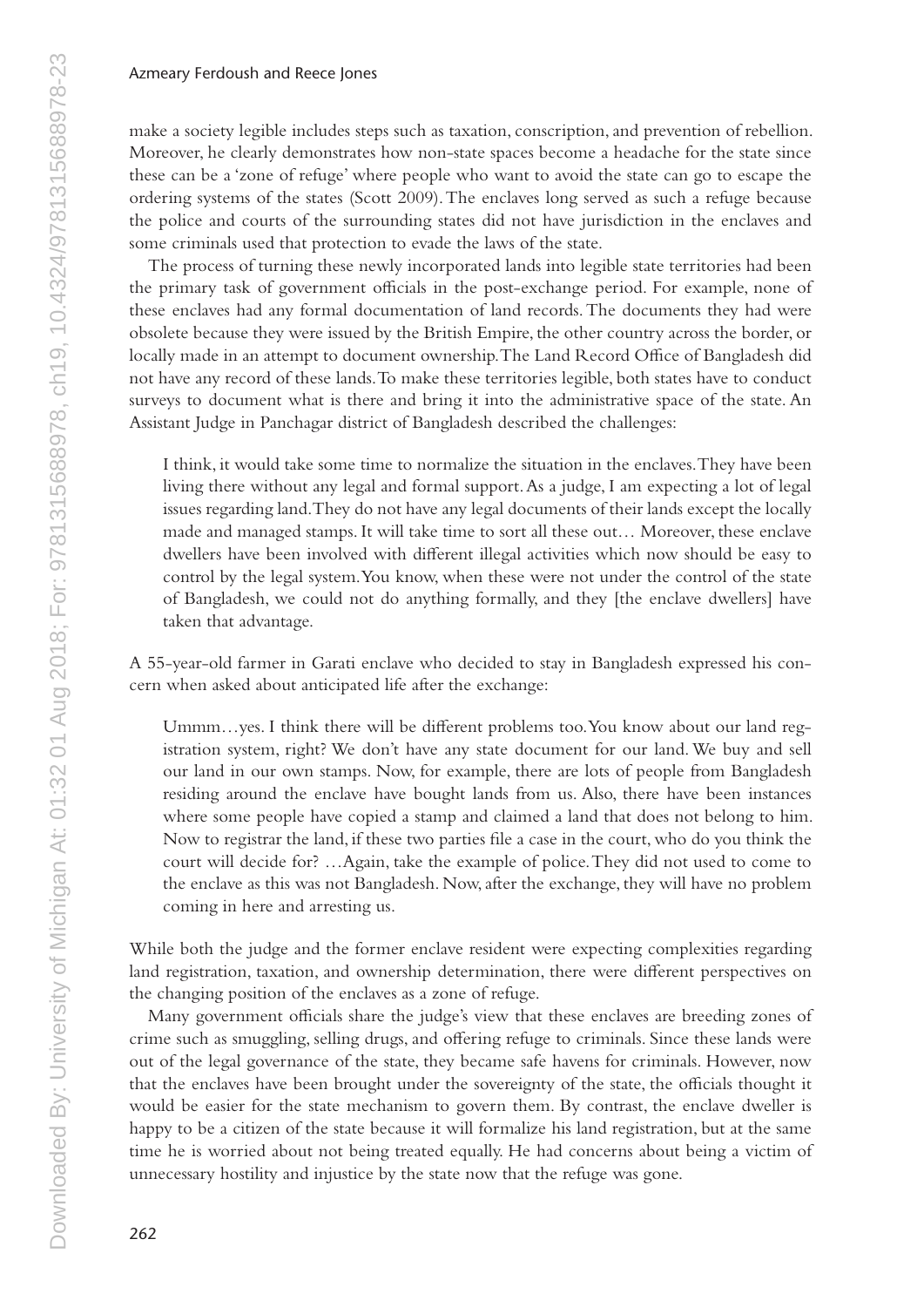#### **Conclusion: theorizing the exchange**

The exchange itself opens up an interesting theoretical discussion in relation to the state's desire to hold territory. The persistent problem of exchanging the enclaves has been cited as an example of 'territory's continuing allure' (Murphy 2013) in which the desire to maintain control over land trumps almost any other consideration for the state, even when the state has never even had administrative control over the piece of territory. James Scott (1998, 2009) argues that a major problem of modern statecraft has been the need for legibility: to have calculable knowledge of the people, land, and resources that allowed a territory to be governed. States loathe to have non-state spaces within their jurisdiction, but in the case of the enclaves, neither India nor Bangladesh were keen to extend their control and govern the enclaves. Rather, both states were more interested in upholding these enclaves as symbols of their national integrity and holding onto them without even minimal control over them. As Jason Cons puts it, 'They are spaces that … the center thinks with intense passion, though not necessarily with great care' (Cons 2016: 21). Because of the 'intense passion' these enclaves became *amplified territories* which were transformed into territorial symbols irrespective of their size and strategic use (Cons 2016). In this context, particularly for India, holding onto these small pieces of land for decades was more important than extending control and administration over them.

Consequently, the fact that India and Bangladesh did eventually overcome this obstacle and exchanged the enclaves deserves particular scrutiny. For this, we turn to Evgeny Vinokurov's (2007) theory of enclaves and particularly the various relationships between the mainland, the enclave, and surrounding areas. Vinokurov (2007) argues that the nature of the enclave is determined by these different types of relations and typically the mainland–enclave relations are most significant. But in case of the India–Bangladesh enclaves, except Dahagram–Angorpota, none of the enclaves had any connection or relation with the mainland. Instead, daily life in the enclaves was mostly influenced and shaped by their relations with surrounding areas. Furthermore, they also became a significant pawn in negotiations between the two states that had little to do with the actual conditions in the enclaves. After the 2009 elections in India and Bangladesh, both the governments sowed interest in developing bilateral relations which included solving disputed borders and resolving trade relations. In the end—although there was constant pressure and protests from the enclave dwellers from both sides—the bilateral discussions between India and Bangladesh put very little weight on the conditions on the ground in the enclaves. Finally in 2015, a number of memorandums and protocols were signed between the two states which included Bangladesh sharing its sea port with India and allowing a road transit for Indian vehicles to pass through Bangladesh. Both of these were concessions on the part of Bangladesh and as an inducement India finally agreed to ratify the exchange agreement.

The exchange is both an end and a beginning. It marks the end of the unusual story of the enclaves, but it is only the beginning of the journey for enclave residents, who have to negotiate their new citizenship, and for state officials, who will work to bring the people and the land into the legibility regime of the state. While the exchange of the enclaves will solve many problems for both the former enclave residents and the states, the construction of infrastructure and the extension of the protections such as the citizenship to the former enclave residents will be a long term project on both sides of the border. The distinct geographical location, size, and population in each of the exchanged enclaves will require careful planning and individualized solutions. For now, the burdens of survival in a stateless enclave have been lifted, but much of the hard work of realizing the anticipated benefits of the exchange is still to come.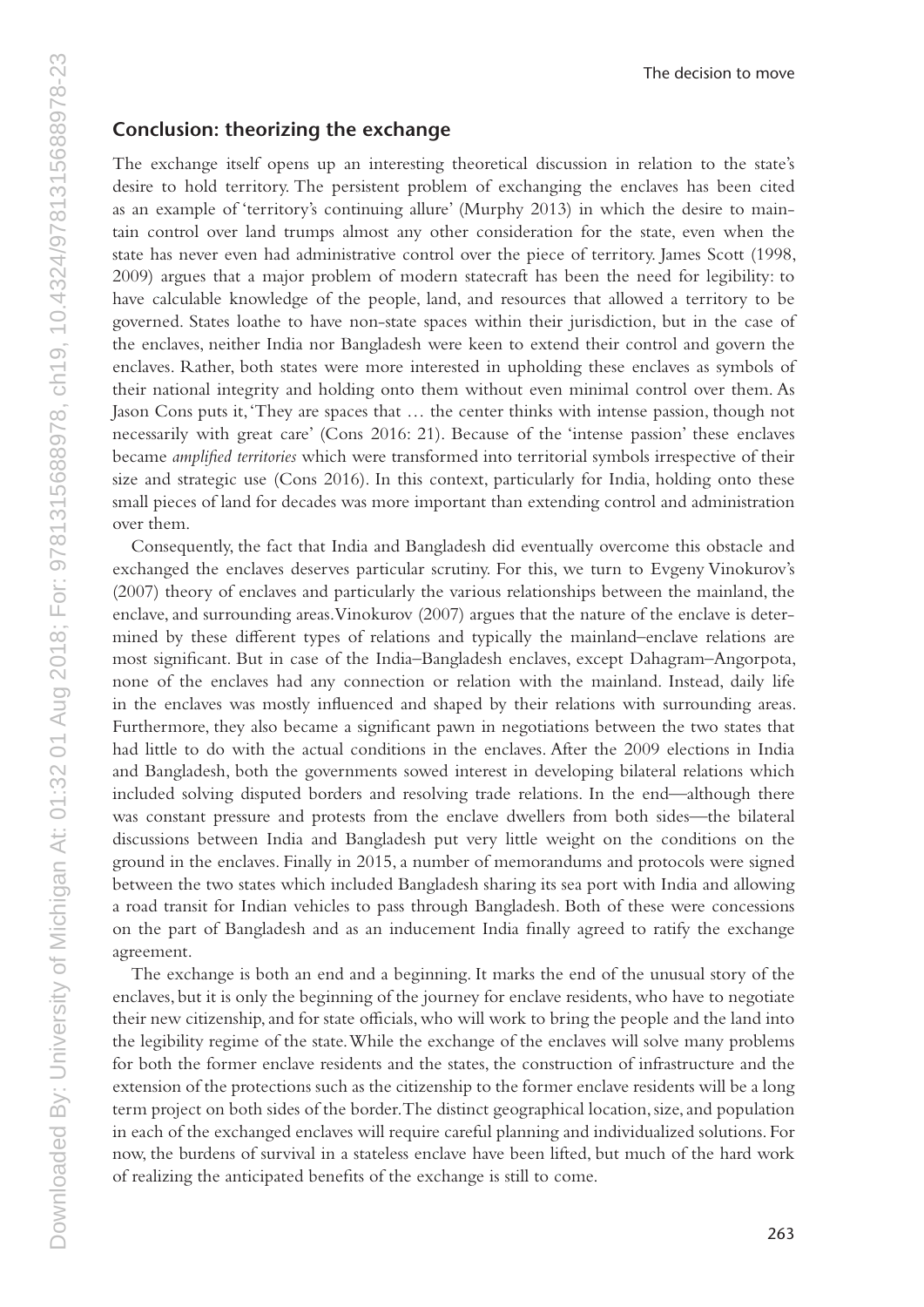#### **Acknowledgements**

Azmeary would like to acknowledge the partial funding provided by the Graduate Student's Organization of UH Manoa and the East West Center that allowed him to conduct the field work. Also, he thanks Md. Shafiqul Islam and Mr Arifur Rahman for their support and hospitality.

#### **Note**

1 The second phase of reseach was conducted in the enclaves of Garati and Dohola Khagrabari under Debiganj subdistrict of Panchagar district. Debiganj subbsidtrict alone hosted 37 percent of the total enclave population in Bangladesh. Garati and Dohola Khagrabari enclaves were two of the biggest enclaves in size, respectively 4 and 11 km<sup>2</sup> (Whyte 2002). Also, they respectively hosted 125 and 255 residents who opted to move out from Bangladesh and settle in India (UNO Office Fieldwork 2015). All the respondents were selected purposively and interviews were recorded with a digital audio recorder with the consent of the interviewees. In the first group, he interviewed five adults from Dohola Khagrabarai and three adults from Garati enclave. In the second group, he interviewed five from Dohola Khagrabari enclave and in the third group he interviewed the Assistant Judge of Debiganj subdistrict and the Union Nirbahi Officer (UNO, the highest ranked administrative officer in a subdistrict).

#### **References**

- Ali, A., 2015, 'India-Bangladesh land swap: Over 14,000 people await new identities, recognition', The Indian Express, 1 August.
- Cons, J., 2014, 'Impasse and opportunity: Reframing postcolonial territory at the India Bangladesh border', South Asia Multidisciplinary Academic Journal, 10. doi:10.4000/samaj.3791
	- ———, 2016, Sensitive spaces: Fragmented territory at the India-Bangladesh border, University of Washington Press, Seattle.
- Ghosh, A., 2015, Chhitmahal: The defacto stateless of the Indo-Bangla border. Mahanirban Calcutta Research Group, Kolkata.
- Jones, R., 2010, 'The border enclaves of India and Bangladesh: The forgotten lands', In A. C. Diener & J. Hagen (eds.), Borderlines and borderlands: Political oddities at the edge of the nation-state, pp. 15–32, Rowman & Littlefield Publishers, New York.

Lifshultz, L., 1979, Bangladesh: The unfinished revolution, Zed Press, London.

- Ministry of External Affairs (MEA), Government of India, 2015, India and Bangladesh Land Boundary Agreement. Available at www.mea.gov.in/Uploads/PublicationDocs/24529\_LBA\_MEA\_Booklet\_ final.pdf.
- Murphy, A., 2013, 'Territory's continuing allure', Annals of the Association of American Geographers, 103, 1212–1226.

Rahman, M., 2015, '39,621 Indian-enclave people seek Bangladeshi citizenship', The New Age, 22 July.

- Saha, A., 2011, 'Kolkatai Bangladeshi chhitmoholbashider shomabesh: Abilombe chitmohol binimoyer dabi' (Bangladeshi enclave dwellers meet at Kolkata: Demand immediate exchange of the enclaves). The Daily Prothom Alo, 22 August.
- Samaddar, R., 1999, The marginal nation: Transborder migration from Bangladesh to West Bengal, University Press Limited, Dhaka.
- Scott, J. C., 1998, Seeing like a state: How certain schemes to improve human conditions have failed, Yale University Press, New Haven, CT.
	- ———, 2009, The art of not being governed: An anarchist history of upland Southeast Asia, Yale University Press, New Haven, CT.
- Shewly, H. J., 2012, 'Life, the law and the politics of abandonment: Everyday geographies of the enclaves in India and Bangladesh', Durham University. Retrieved 28 November 2015, from http://etheses.dur. ac.uk/5898/.
	- ———, 2013a, 'Abandoned spaces and bare life in the enclaves of the India-Bangladesh border', Political Geography, 32, 23–31.
	- ———, 2013b, 'Sixty six years saga of Bengal boundary making: A historical expose of Bangladesh-India border', BIIS, 34(3), 205–219.